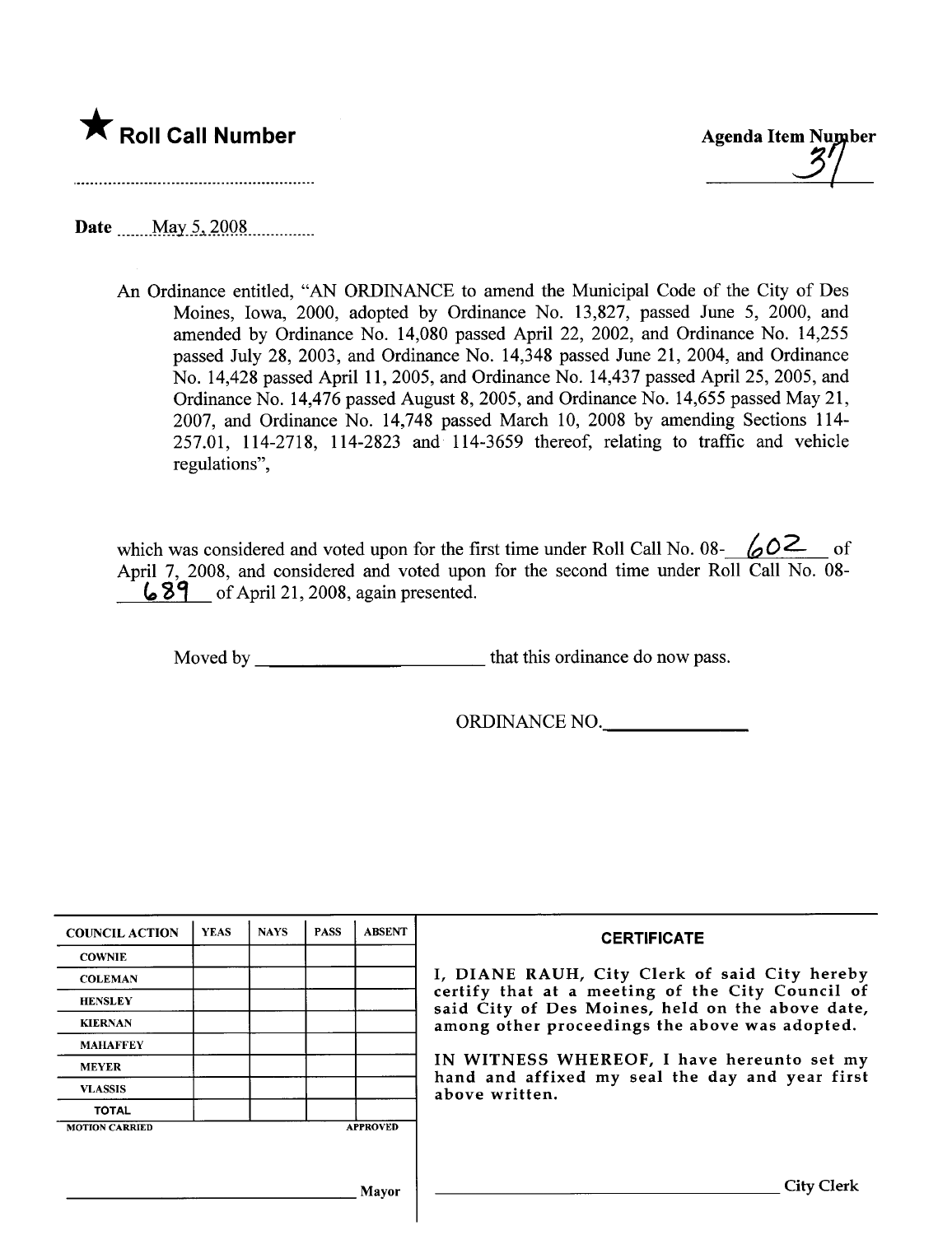$31 <sup>y</sup>$ Office of the City Manager Date | April 7, 2008 Agenda Item No.  $49$   $\sim$   $\sim$   $\alpha$ ,  $\alpha$ Roll Call No.  $08. 60 \leftarrow \text{N40}$ Communication No. 08-187 Submitted by: Jeb E. Brewer, P.E. City Engineer EI MOINES **OFFICIAL** .~ Council Communication

# AGENDA HEADING:

Amending Chapter 114 of the Municipal Code regarding trafic regulation changes as follows:

- A. Parking Restriction--South Side of Sunset Road East of SW 28th Street.
- B. Parking Restrictions--West Side of 24<sup>th</sup> Street between Carpenter and University.
- C. No Right Turn on Red--Northbound 6th Avenue to Eastbound Euclid Avenue.
- D. Removal of Two-Hour Parking Restriction--West Side of E 11th Street north of Des Moines Street.

#### SYNOPSIS:

Recommend approval of the Traffic and Transportation Division staff recommendations, including first reading of the Ordinance regarding the traffic regulation changes.

# **FISCAL IMPACT:**

Amount: Minor costs.

Funding Source: 2007-2008 Operating Budget, Page 133, Engineering Department Traffic & Transportation-Sign Instalation and Maintenance, ENGlO0413.

#### ADDITIONAL INFORMATION:

A. The manager of the Des Moines Cold Storage facility located at 2612 Sunset Road has requested that on-street parking be allowed at the adjoining properties. Their company has experienced growth in the number of employees, and parking demand exceeds the amount they currently have avaiable in their off-street parking area.

Currently, parking is restricted on both sides of Sunset Road from SW  $23<sup>rd</sup>$  Street to SW  $28<sup>th</sup>$ Street, to allow for two-way truck access. However, trucks do not go all the way to SW  $28<sup>th</sup>$ Street, so allowing parking on one side would not interfere with truck traffic. Traffic and Transportation Division staff has reviewed this request, and recommends approval to allow parking on the south side of Sunset Road from the Des Moines Cold Storage facility west to SW 28<sup>th</sup> Street. The following ordinance changes are necessary to implement this recommendation.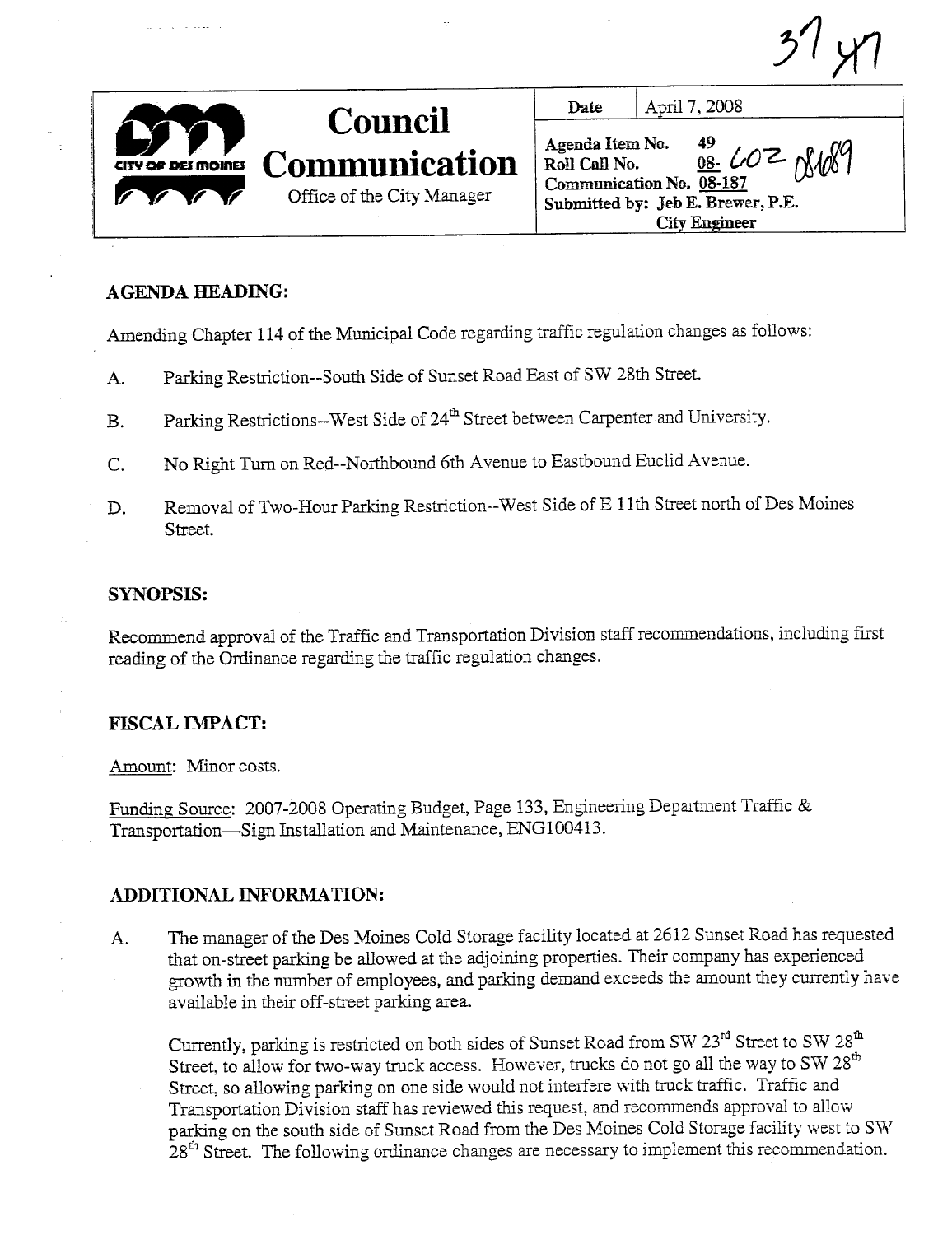Sec. 114-3659. Sunset Road--Fleur Drive to Southwest Twenty-eighth Street.

Sunset Road, on both sides the north side, from Southwest Twenty-third Street to Southwest Twenty-eighth Street, no parking any time.

Sunset Road, on the south side, from Southwest Twenty-third Street to a point 215 feet east of Southwest Twenty-eighth Street. no parking any time.

B. The Police Department Traffic Unit recently moved to a new building on 24<sup>th</sup> Street. Various parking regulations were enacted in conjunction with this move, but due to obstructions and underground items found in this location, some minor adjustments are necessary. The following ordinance changes are needed to implement these minor parking changes.

Sec. 114-2823. Twenty-fourth Street--Ingersoll Avenue to Bennett Avenue.

Twenty-fourth Street, on the west side, from University Avenue to a point 240 feet north thereof 205 feet south of Carpenter Avenue, no parking any time.

Twenty-fourth Street, on the west side, from a point 240 feet north of University Avenue to a point 60 feet north thereof 155 feet south of Carpenter to a point 50 feet south thereof, two-hour parking.

Twenty fourth Street, on the west side, from a point 300 feet north of University Avenue to a. point 50 feet north thereof, no parking anytime.

Twenty-fourth Street, on the west side, from a point  $100$  35 feet south of Carpenter Avenue to a point  $\frac{75}{120}$  feet north south thereof, reserved parking, marked police vehicles only.

Twenty-fourth Street, on the west side, from Carpenter Avenue to a point 25 35 feet south thereof, no parking anytime.

C. A "No Right Turn on Red" sign was requested by the adult school crossing guard at the intersection of 6<sup>th</sup> Avenue and Euclid Avenue. Northbound vehicles turning right on red conflict with the pedestrians crossing the south approach of  $6<sup>th</sup>$  Avenue. A "Stop Here on Red" sign will also be installed for nortbound trafic, to help keep vehicles from encroaching into the crosswalk. The following ordinance change is needed to implement to "No Right Turn on Red" at this nortbound leg of the intersection.

Sec. 114-257.01. Prohibited right turn on red.

(11) At the intersection of  $6<sup>th</sup>$  Avenue and Euclid Avenue, prohibiting right turns from northbound 6<sup>th</sup> Avenue to eastbound Euclid Avenue.

D. At the request of the "Neighborhood Based Service Delivery" team, staff reviewed a current twohour parking restriction on E 11<sup>th</sup> Street north of Des Moines Street. The business that required this restriction is no longer there and the building has been torn down, so the parking restriction is no longer needed. The following code modification is necessary to authorize this change.

Sec. 114-2718. East Eleventh Street--Des Moines Street to Arthur Avenue.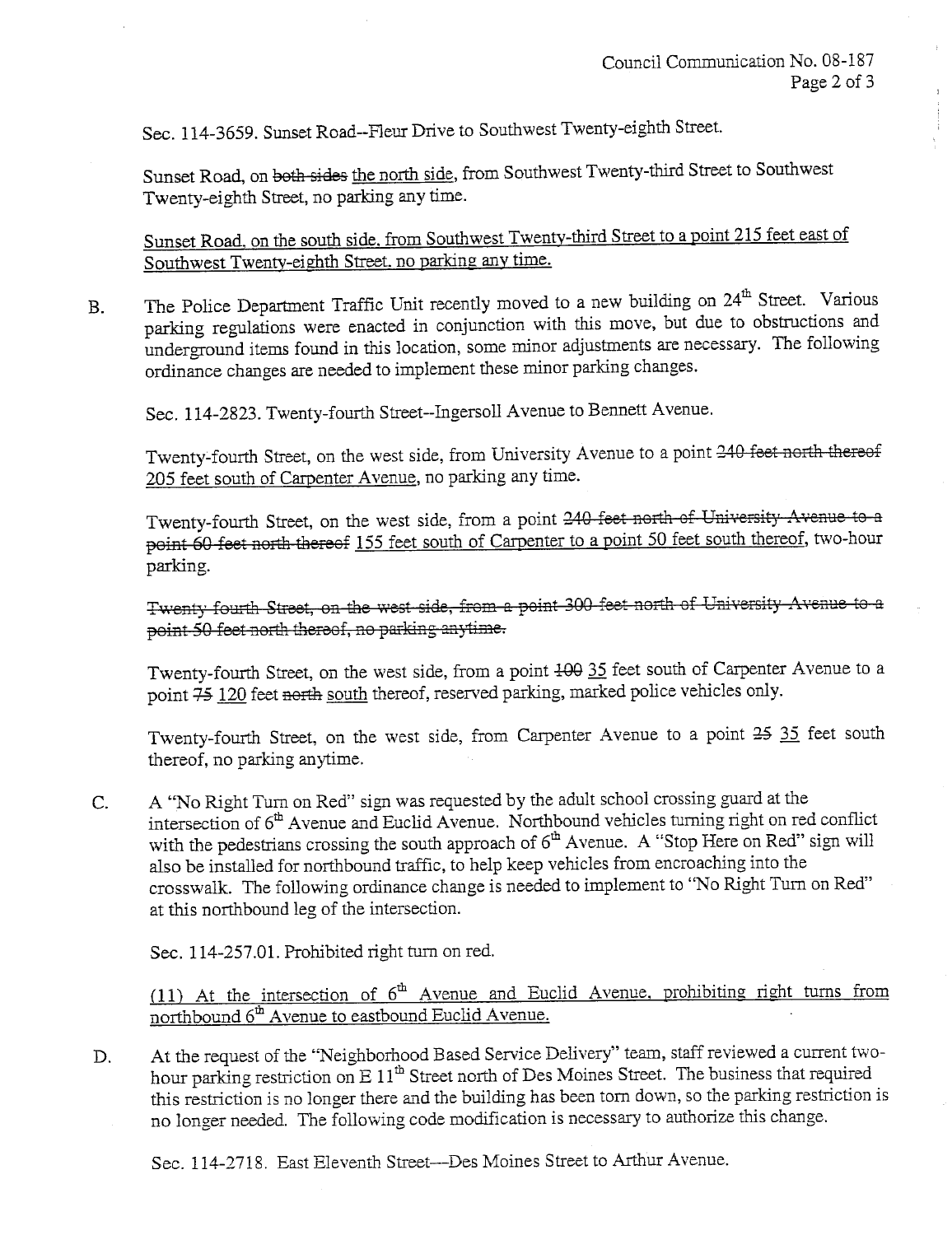Council Communication No. 08-187 Page 3 of 3

East Eleventh Street, on the west side, from Des Moines Street to a point 165 feet north thereof, two-hour parking, 9:00 a.m. to 4:00 p.m., Monday through Saturday.

# PREVIOUS COUNCIL ACTION(S): NONE

# **BOARD/COMMISSION ACTION(S): NONE**

# ANTICIPATED ACTIONS AND FUTURE COMMITMENTS:

Second and third readings of Ordinance.

For more information on this and other agenda items, please call the City Clerk's Office at 515-283-4209 or visit the Clerk's Office on the second floor of City Hall, 400 Robert D. Ray Drive. Council agendas are available to the public at the City Clerk's Office on Thursday afternoon preceding Monday's Council meeting. Citizens can also request to receive meeting notices and agendas by email by calling the Clerk's Office or sending their request via email to cityclerk@dmgov.org.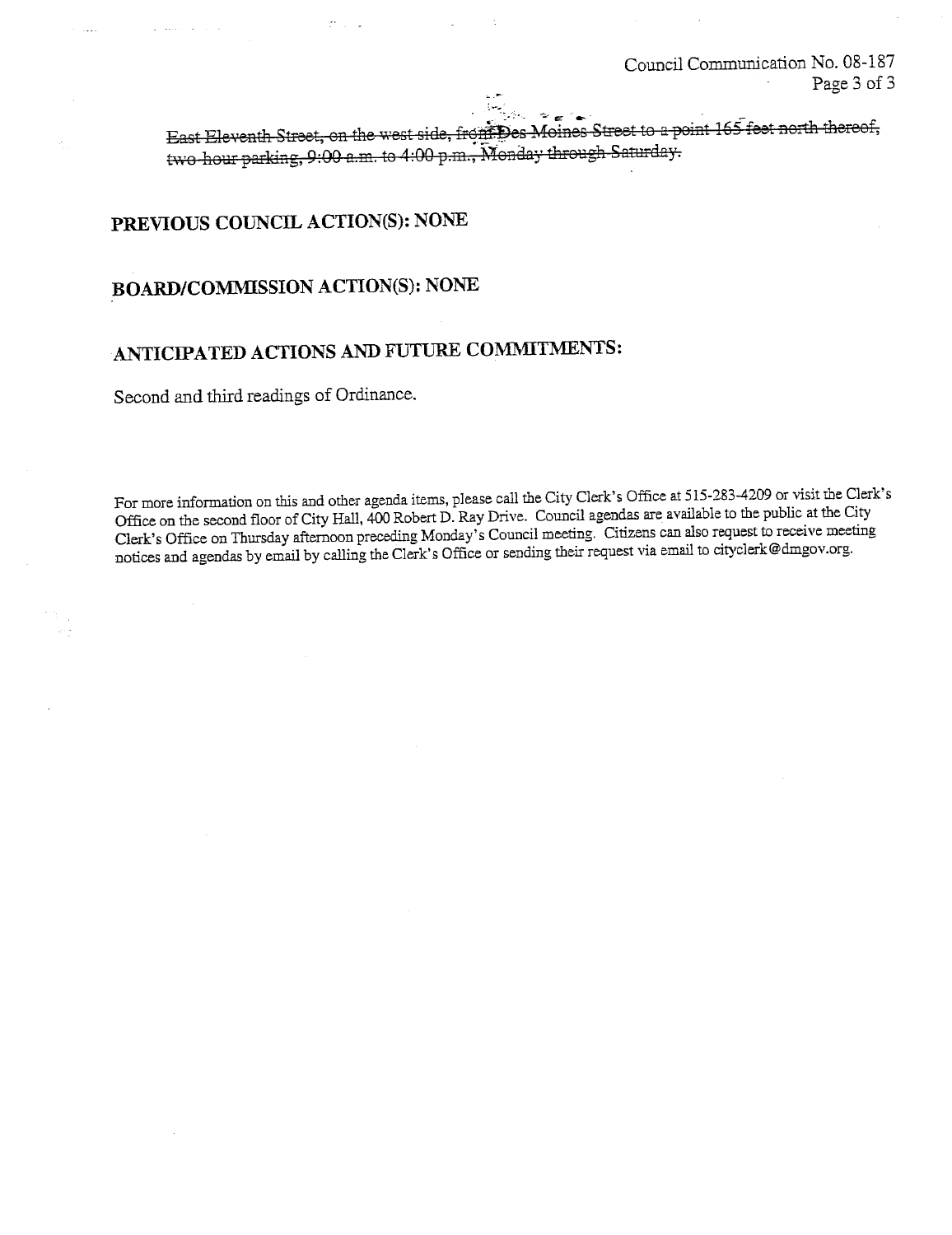# SUMMARY OF ORDINANCE NO.



AN ORDINANCE to amend the Municipal Code of the City of Des Moines, Iowa, 2000, adopted by Ordinance No. 13,827, passed June 5, 2000, as heretofore amended, by amending Chapter 114 Traffic & Vehicle Regulations as summarized below. The complete text of the ordinance is available in the City of Des Moines City Clerk's Office, 400 Robert D. Ray Drive, Des Moines, Iowa, or on the City of Des Moines' website at ww.dmgov.org.

# DES MOINES TRAFFIC REGULATION CHANGES

Amending Chapter 114 of the Municipal Code regarding traffic regulation changes as follows:

- A. Parking Restriction--South Side of Sunset Road East of SW 28th Street.
- B. Parking Restrictions--West Side of 24<sup>th</sup> Street between Carpenter and University.
- C. No Right Turn on Red--Northbound 6th Avenue to Eastbound Euclid Avenue.
- D. Removal of Two-Hour Parking Restriction--West Side of E 11th Street north of Des Moines Street.

FORM APPROVED:

Katharine Massier, Assistant City Attorney

T.M. Franklin Cownie, Mayor

# Attest:

I, Diane Rauh, City Clerk of the City of Des Moines, Iowa, hereby certify that the above and foregoing is a summary of Ordinance No. \_\_\_\_\_\_\_\_, passed by the City Council of said City on , signed by the Mayor on , and published as provided by law in the Business Record on \_\_\_\_\_\_\_\_\_\_\_\_\_\_\_\_\_\_\_\_\_\_. Authorized by Publication Order No.

Diane Rauh, City Clerk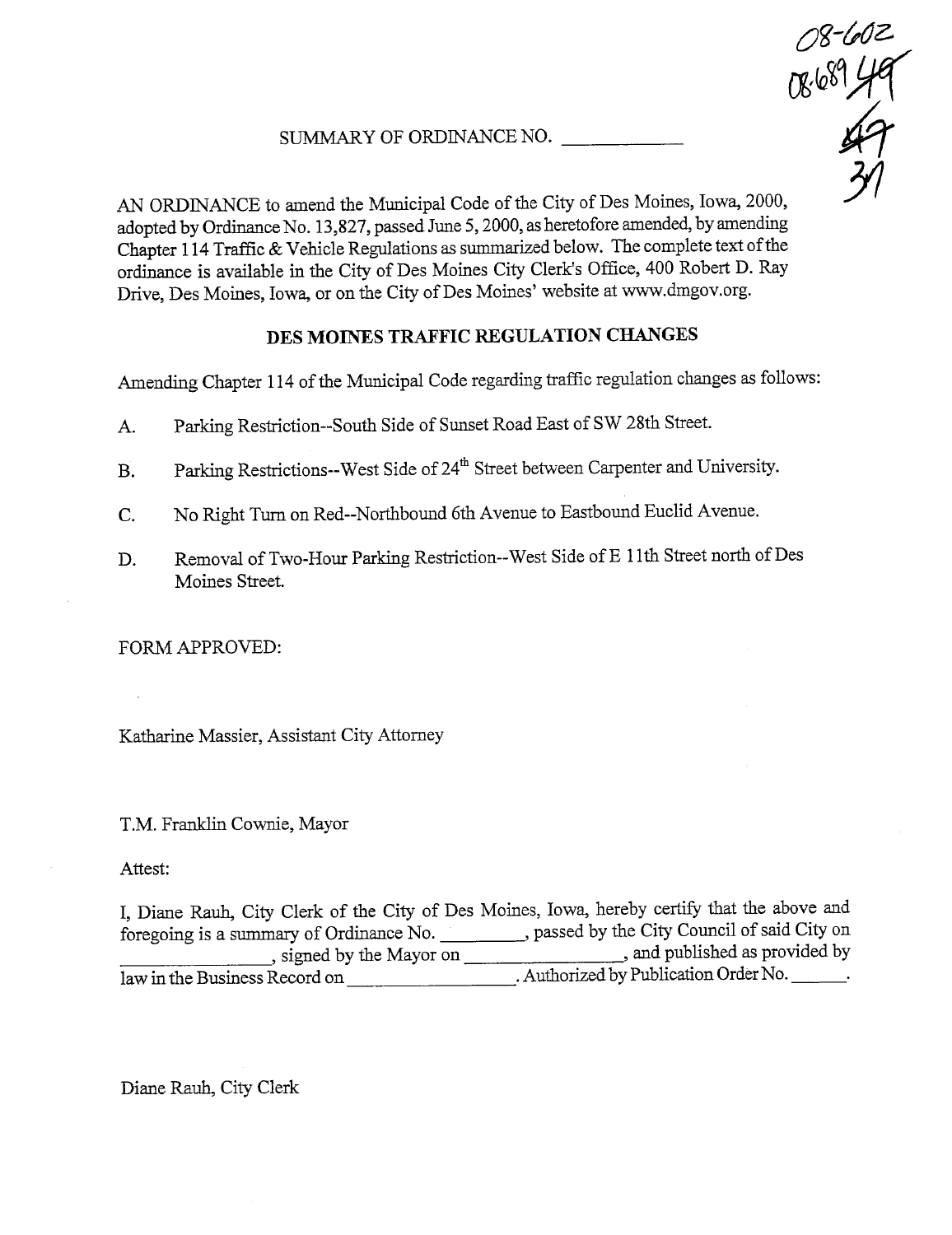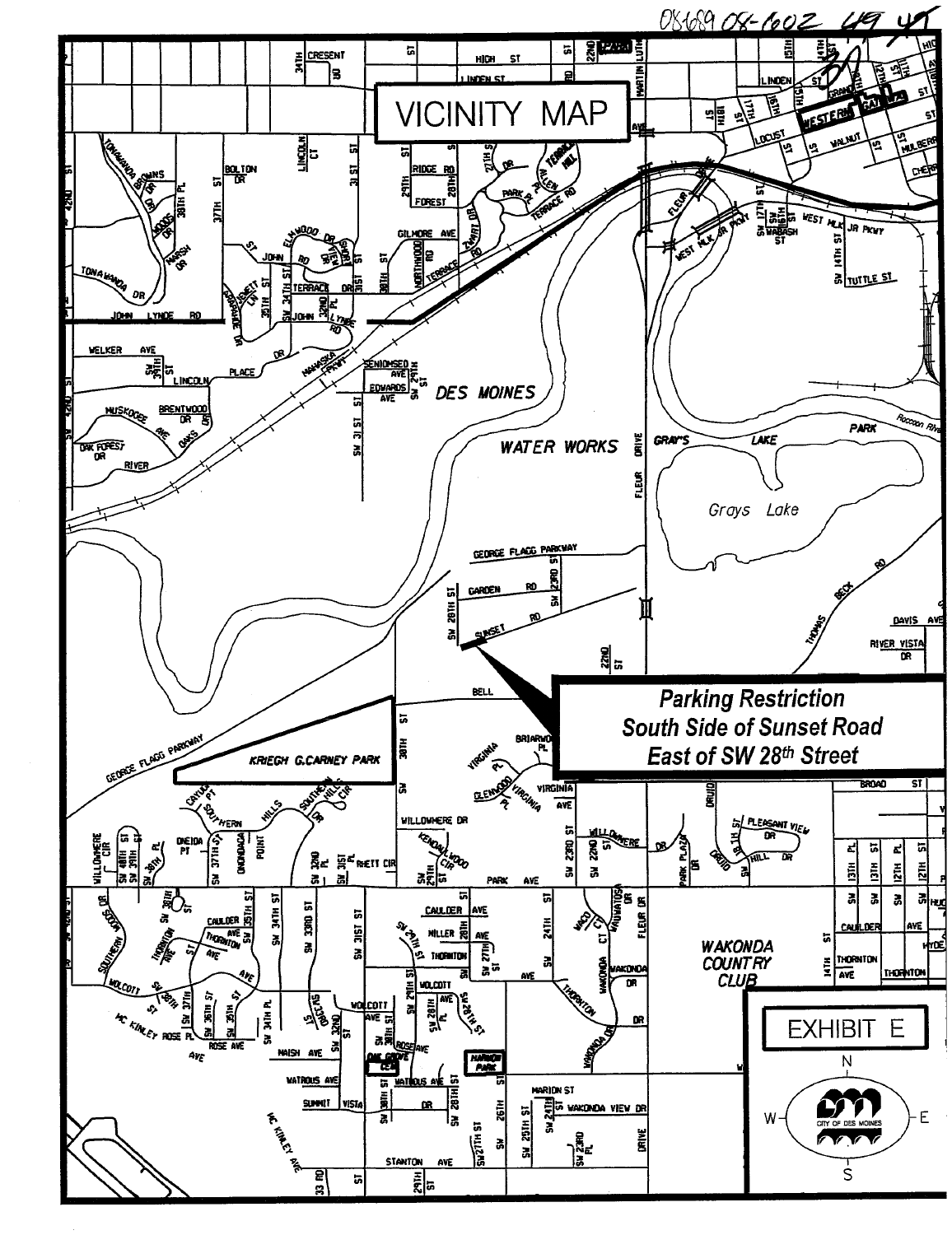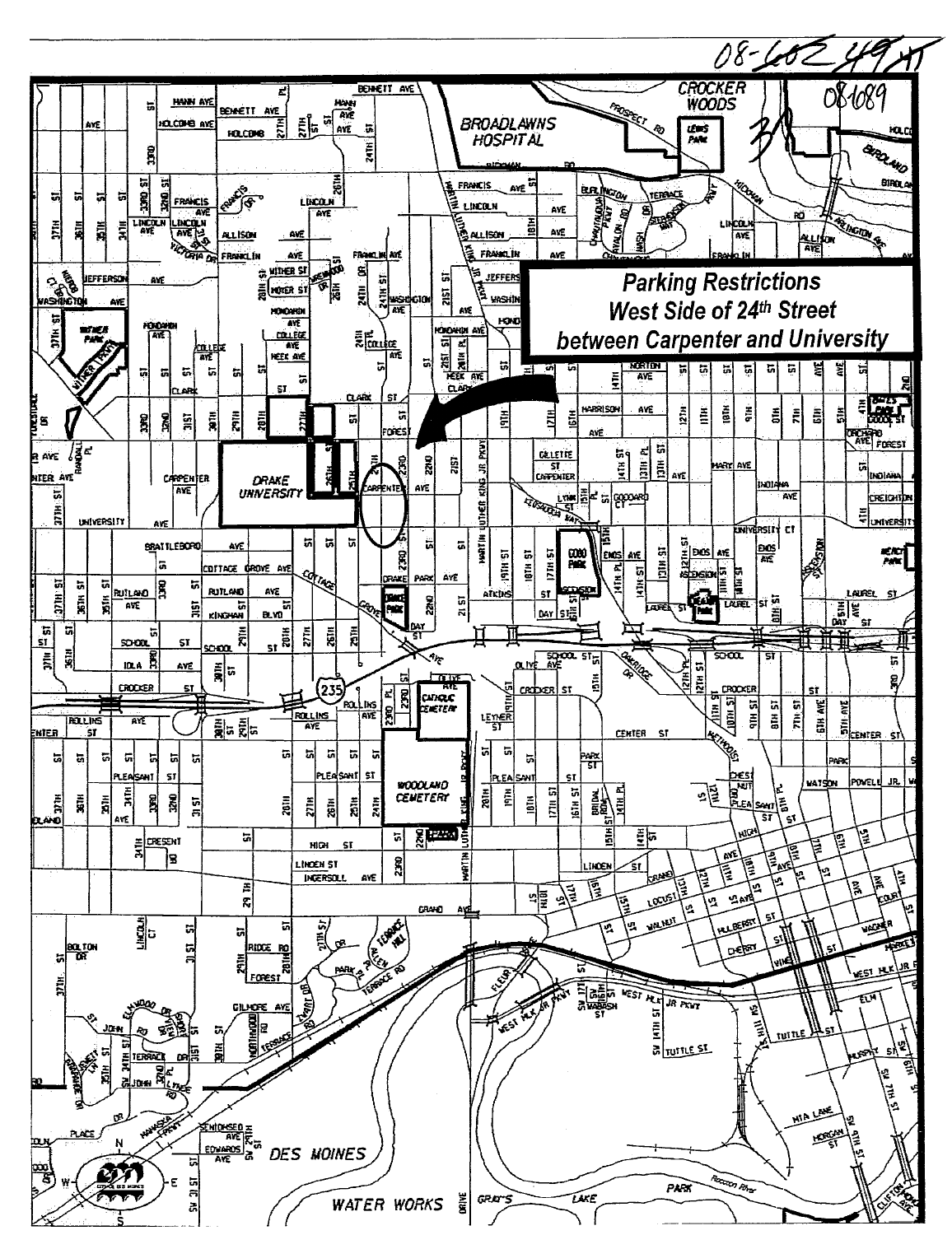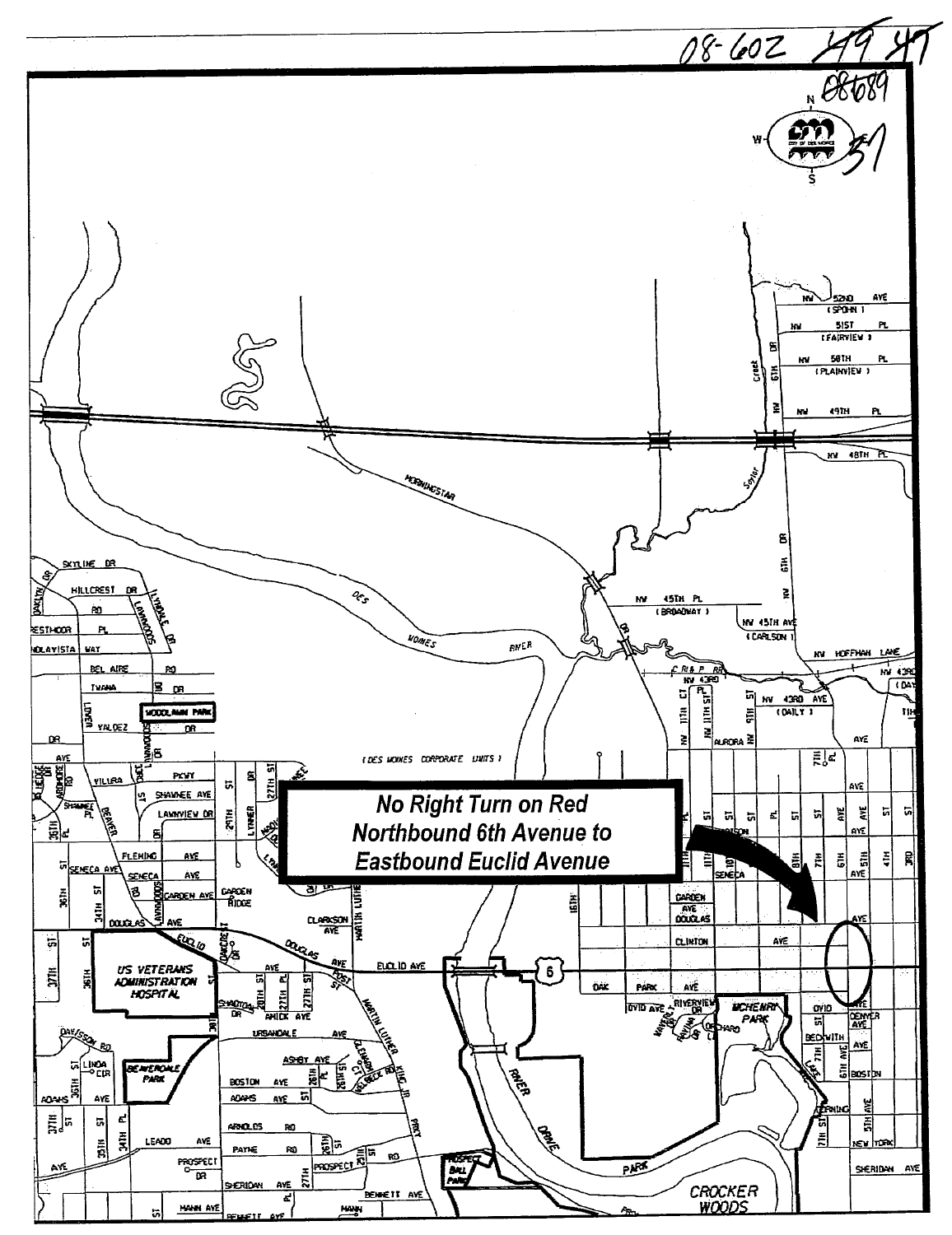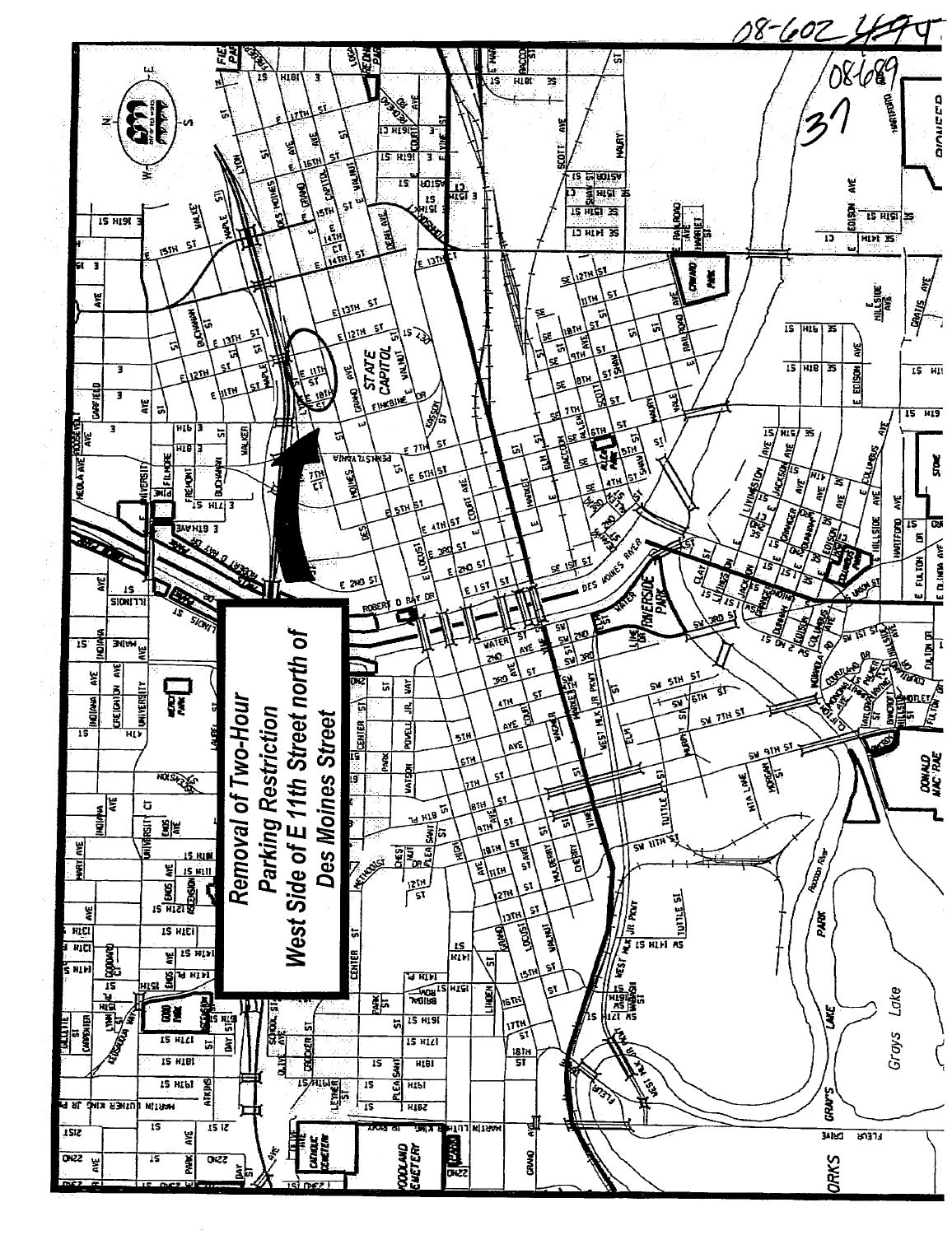- $08/1082$ <br> $08/10847$ 31 ORDINANCE NO.
- AN ORDINANCE to amend the Municipal Code of the City of Des Moines, Iowa, 2000, adopted by Ordinance No. 13,827, passed June 5, 2000, and amended by Ordinance No. 14,080 passed April 22, 2002, and Ordinance No. 14,255 passed July 28, 2003, and Ordinance No. 14,348 passed June 21, 2004, and Ordinance No. 14,428 passed April 11, 2005, and Ordinance No. 14,437 passed April 25, 2005, and Ordinance No. 14,476 passed August 8, 2005, and Ordinance No. 14,655 passed May 21, 2007, and Ordinance No. 14,748 passed March 10, 2008 by amending Sections 114-257.01, 114-2718, 114-2823 and 114-3659 thereof, relating to traffic and vehicle regulations.

Be It Ordained by the City Council of the City of Des Moines, Iowa:

Section 1. That the Municipal Code of the City of Des Moines, Iowa, 2000, adopted by Ordinance No. 13,827, passed June 5, 2000, and amended by Ordinance No. 14,080 passed April 22, 2002, and Ordinance No. 14,255 passed July 28, 2003, and Ordinance No. 14,348 passed June 21, 2004, and Ordinance No. 14,428 passed April 11, 2005, and Ordinance No. 14,437 passed April 25, 2005, and Ordinance No. 14,476 passed August 8, 2005, and Ordinance No. 14,655 passed May 21, 2007, and Ordinance No. 14,748 passed March 10, 2008 is hereby amended by amending Sections 114-257.01, 114-2718, 114-2823 and 114-3659 thereof, relating to traffic and vehicle regulations, as follows:

#### See. 114-257.01. Prohibited right turn on red.

No person shall make a right turn with a vehicle after coming to a stop in obedience to a red signal until a green indication is shown at the following locations:

- 1) At the intersection of Hickman Road, Merle Hay Road and Merklin Way, prohibiting right turns from eastbound Hickman Road to southbound Merle Hay Road or Merklin Way and from northbound Merle Hay Road to eastbound Hickman Road or southbound Merklin Way.
- (2) At the intersection of Easton Boulevard, Avenue Frederick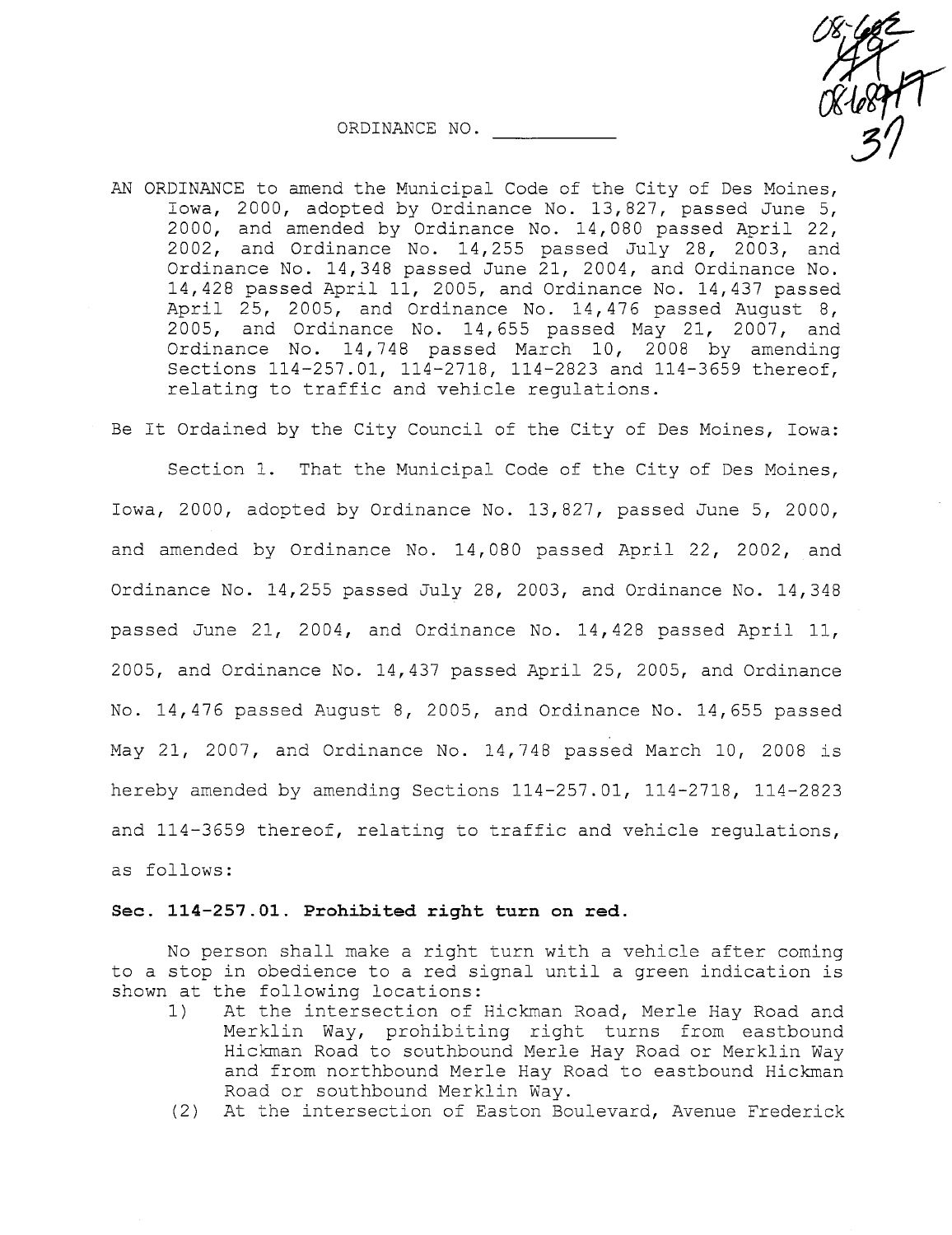M. Hubbell and East Twenty-fifth Street, prohibiting right turns from eastbound Easton Boulevard to southbound East Twenty-fifth Street or westbound Avenue Frederick M. Hubbell or prohibiting right turns from southbound<br>Frederick M. Hubbell Avenue to westbound Easton Hubbell Avenue to westbound Boulevard.

- (3) At the intersection of Mulberry Street and Fifth Avenue, prohibiting right turns from eastbound Mulberry Street to southbound Fifth Avenue.
- (4) At the intersection of Court Avenue, and Water Street, prohibiting right turns from eastbound Court Avenue to southbound Water Street and from northbound Water Street to eastbound Court Avenue.
- (5) At the intersection of Grand Avenue and Thirty-first Street, prohibiting right turns from northbound Thirtyfirst Street to eastbound Grand Avenue and southbound Thirty-first Street to westbound Grand Avenue.
- (6) At the intersection of Grand Avenue and Fleur Drive, prohibiting right turns from eastbound Grand Avenue to southbound Fleur Drive.
- (7) At the intersection of the Eighth Street Service Road west of the viaduct at Mulberry Street, prohibiting right turns from northbound Eighth Street Service Road to eastbound Mulberry Street.
- (8) At the intersection of Eighth Street and Mulberry Street, prohibiting right turns from westbound Mulberry Street to northbound Eighth Street.
- (9) At the intersection of Eighth Street and Mulberry Street, prohibiting right turns from northbound Eighth Street to eastbound Mulberry Street.
- (10) At the intersection of East Thirty-third Street and Frederick M. Hubbell Avenue, prohibiting right turns from southbound East Thirty-third Street to westbound Frederick M. Hubbell Avenue.
- (11) At the intersection of Sixth Avenue and Euclid Avenue, prohibiting right turns from northbound Sixth Avenue to eastbound Euclid Avenue.

### Sec. 114-2718. East Eleventh Street--Des Moines Street to Arthur Avenue.

to a point 165 feet north thereof, two hour parking, 9:00 a.m. to East-Eleventh Street, on the west side, from Des Moines Street 4:00 p.m., Menday through Saturday.

East Eleventh Street, on the east side, from Des Moines Street to Lyon Street, no parking any time.

East Eleventh Street, on the east side, from Maple Street to Buchanan Street, no parking any time.

East Eleventh Street, on the west side, from Guthrie Avenue to Arthur Avenue, no parking any time.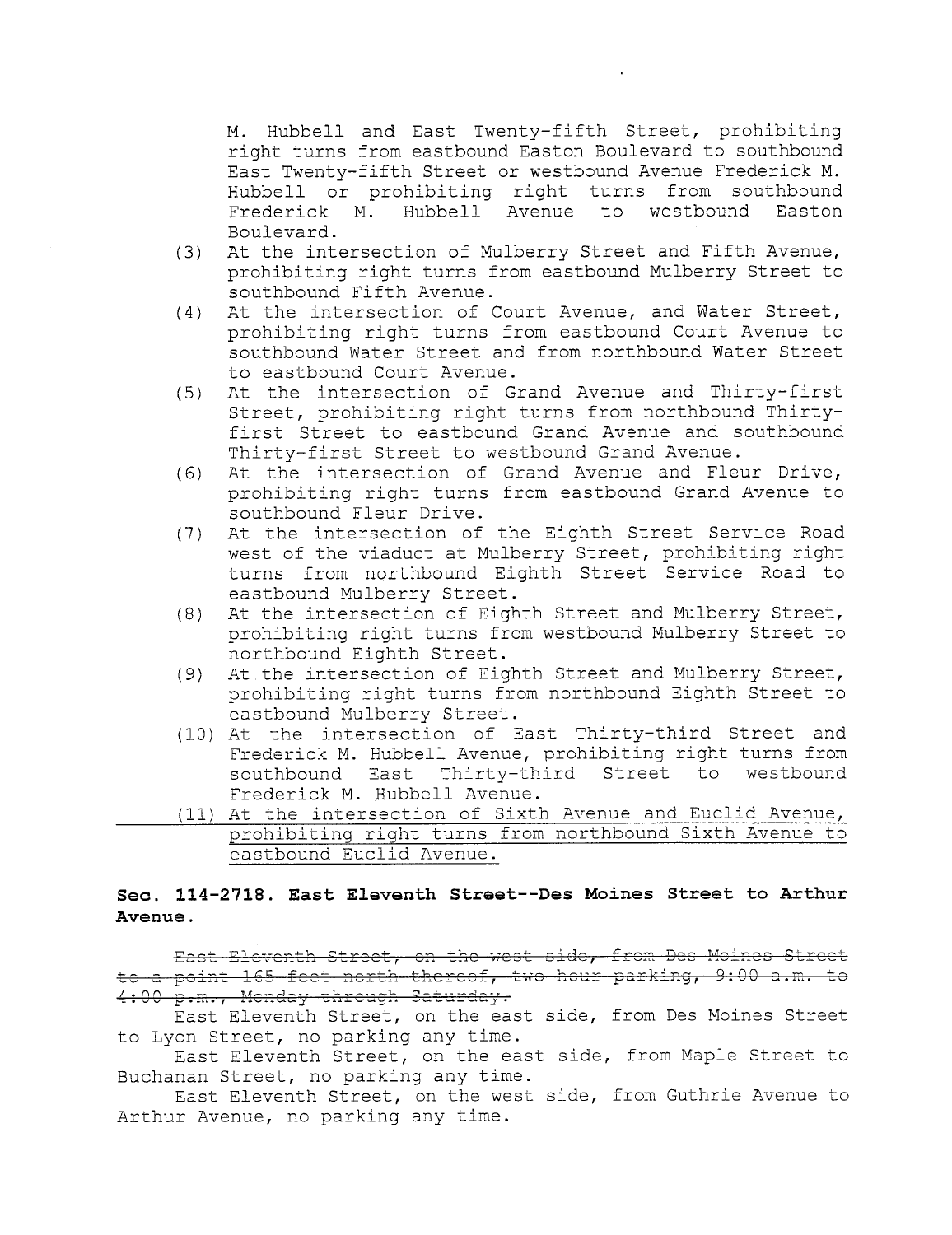### Sec. 114-2823. Twenty-fourth Street--Ingersoll Avenue to Bennett Avenue.

Twenty-fourth Street, on the east side, from Ingersoll Avenue to Olive Street, no parking any time.

Twenty-fourth Street, on the west side, from Ingersoll Avenue to a point 200 feet north of Woodland Avenue, no parking any time.

Twenty-fourth Street, on the east side, from Rollins Avenue to Cottage Grove Avenue, no parking any time.

Twenty-fourth Street, on the west side, from a point 50 feet south of Pleasant Street to a point 50 feet north of Pleasant Street.

Twenty-fourth Street, on the west side, from a point 50 feet south of Center Street to a point 50 feet north of Center Street.

Twenty-fourth Street, on the west side, from a point 50 feet south of Rollins Avenue to a point 50 feet north of Rollins Avenue.

Twenty-fourth Street, on the west side, from Olive Street north to the dead end at 1-235, no parking any time.

Twenty-fourth Street, on both sides, from a point 50 feet south of Drake Park Avenue to a point 50 feet north of Drake Park Avenue.

Twenty-fourth Street, on the east side, from University Avenue to a point 50 feet south thereof, no parking any time.

Twenty-fourth Street, on the east side, from a point 160 feet south of University Avenue to a point 110 feet south thereof, twohour parking, 9:00 a.m. to 4:00 p.m.

Twenty-fourth Street, on the east side, from a point 270 feet South of University Avenue to a point 293 feet south thereof, is designated a handicapped parking space and is subject to the same prohibition as is found in section 114-616 (a) of this Code.

Twenty-fourth Street, on the west side, from University Avenue to a point 260 feet south thereof, two-hour parking, 9:00 a.m. to 4:00 p.m.

Twenty-fourth Street, on the east side, from University Avenue to a point 50 feet north thereof, no parking any time.

Twenty-fourth Street, on the west side, from University Avenue to a point 240 feet north thereof205 feet south of Carpenter Avenue, no parking any time.

Twenty-fourth Street, on the east side, from Carpenter Avenue

to a point 100 feet north thereof, no parking any time.<br>Twenty-fourth Street, on the east side, from a point 250 feet north of University Avenue to a point 50 feet north thereof, loading zone.

Twenty-fourth Street, on the east side, from a point 300 feet north of University Avenue to Carpenter Avenue, no parking any time.

Twenty-fourth Street, on the west side, from a point 240 feet north of University Avenue to a point 60 feet north thereof155 feet south of Carpenter Avenue to a point 50 feet south thereof, two-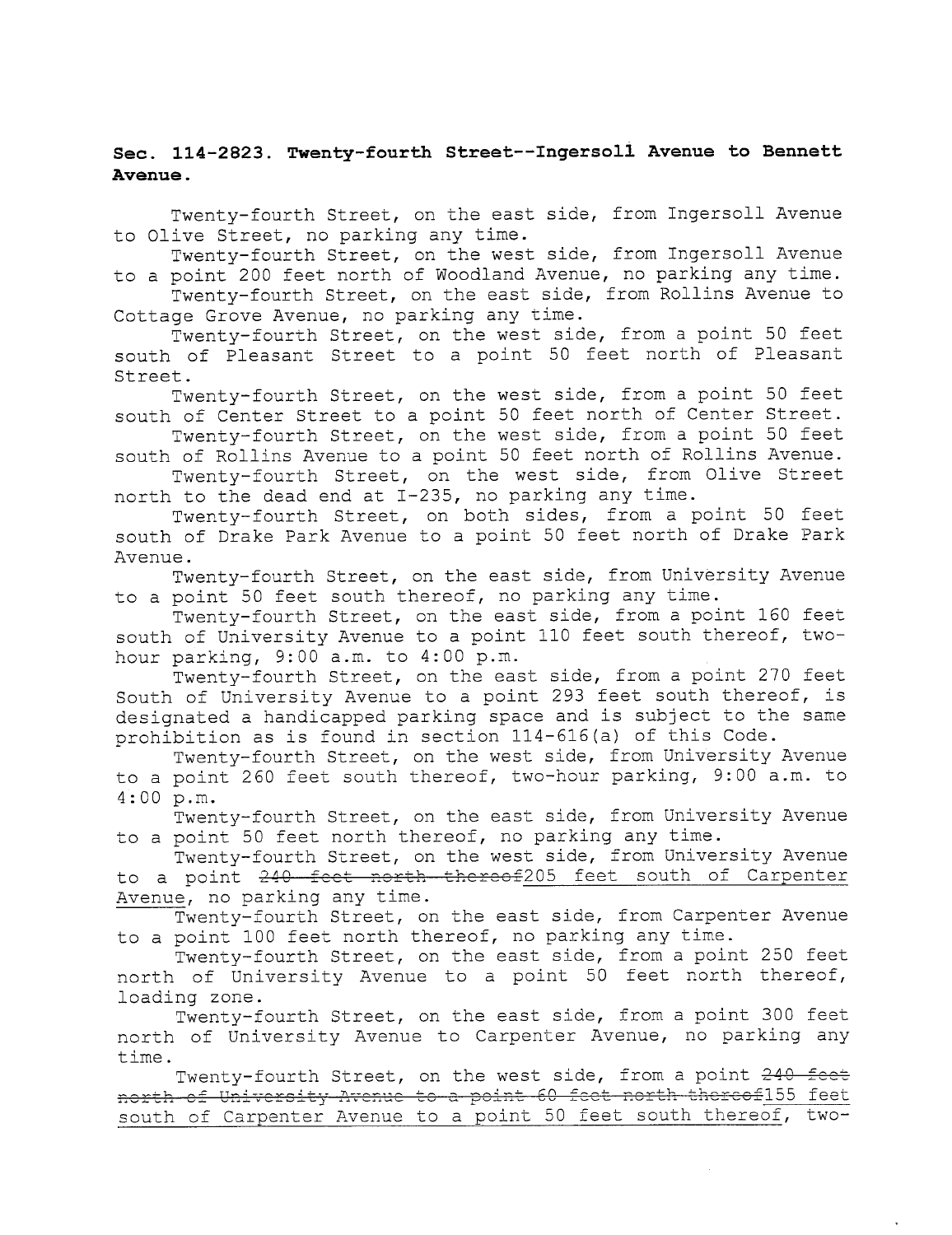hour parking.<br>Fwenty-fourth Street, on the west side, from a point 300 feet orth of University Avenue to a point 50 feet north thereof, parking any time.

Twenty-fourth Street, on the west side, from a point 25 feet south of Carpenter Avenue to a point  $75120$  feet south thereof, reserved parking for marked police vehicles only.

Twenty-fourth Street, on the west side, from Carpenter Avenue to a point  $2535$  feet south thereof, no parking any time.

Twenty-fourth Street, on the west side, from Forest Avenue to a point 100 feet north thereof, no parking any time.

Twenty-fourth Street, on the west side, from Clark Street to Twenty-fourth Drive, no parking any time.

Twenty-fourth Street, on the east side, from a point 50 feet south of Clark Street to a point 53 feet north of Clark Street, no parking any time.

Twenty-fourth Street, on the east side, from Forest Avenue to Clark Street, no parking any time.

Twenty-fourth Street, on the east side, from a point 50 feet south of Twenty-fourth Drive to a point 50 feet north of Twentyfourth Drive, no parking any time.

Twenty-fourth Street, on the west side, from College Avenue to a point 95 feet north thereof, no parking any time.

Twenty-fourth Street, on the east side, from College Avenue to a point 50 feet south thereof, no parking any time.

Twenty-fourth Street, on the east side, from Twenty-fourth Drive to a point 500 feet north of Franklin Avenue, no parking any time.

Twenty-fourth Street, on the east side, from Hickman Road to Bennett Avenue, no parking any time.

Twenty-fourth Street, on the west side, from a point 100 feet south of Holcomb Avenue to a point 100 feet north of Holcomb Avenue, no parking any time.

#### See. 114-3659. Sunset Road--Fieur Drive to Southwest Twenty-eighth Street.

Sunset Road, on the east side, from George Flagg Parkway to a point 415 feet south thereof, no parking any time.

Sunset Road, on the west and north sides, from George Flagg Parkway to Southwest Twenty-third Street, no parking any time.

Sunset Road, on both sidesthe north side, from Southwest Twenty-third Street to Southwest Twenty-eighth Street, no parking any time.

Sunset Road, on the south side, from Southwest Twenty-third Street to a point 215 feet east of Southwest Twenty-eighth Street, no parking any time.